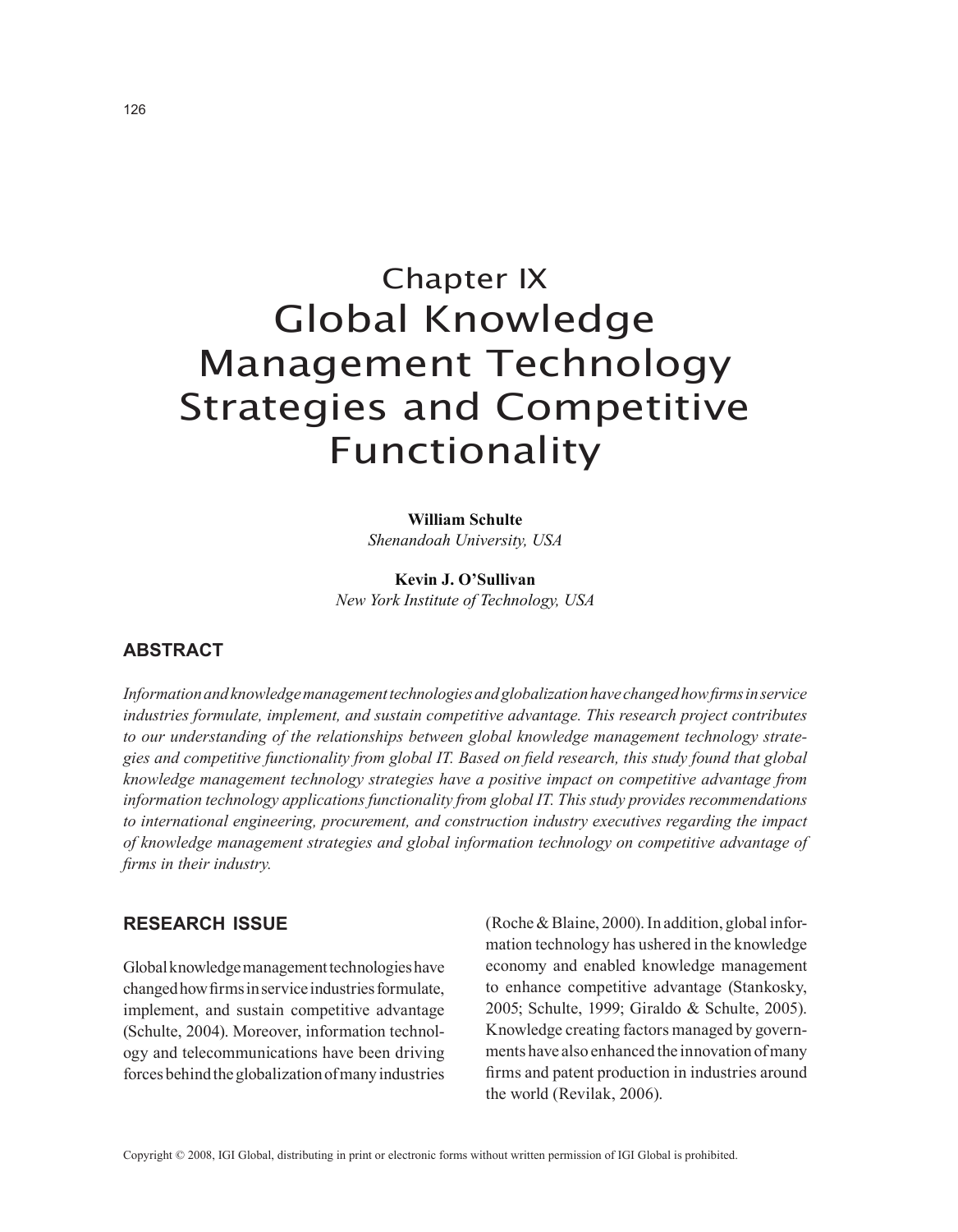Moreover, the strategic importance of information technology is an established proposition in the information systems and strategic management literature (Roche & Blaine, 2000). In addition, scholars have argued that multinational corporations (MNCs) have improved performance by ensuring that their information technology and knowledge management strategies are congruent with their business and corporate strategies (Giraldo & Schulte, 2004; Stankosky, 2004). In general, knowledge management is a widely accepted factor in creating efficiency, effectiveness, and sustainable competitive advantage (Stankosky, 2004; Schulte & Sample, 2005; Davenport & Prusak, 1997; Drucker, Garvin, Leonard, Straus, & Brown, 1998; Edvinsson & Malone, 1997; Dixon, 2000; Nonaka & Takeuchi, 1995; O'Dell & Grayson, 1998; Schwartz, 2005; Sveiby, 1997; Stewart, 1997; Choo & Bontis, 2002; Liebowitz & Wilcox, 1997; Revilak, 2006).

## **RESEARCH QUESTION**

This research project will attempt to contribute to our understanding of the relationships between global information technologies, knowledge management, and competitive advantage. Competitive advantage is the most important common denominator in the global information technology, knowledge management, and international corporate strategy literature. This study is an exploration of the factors that contribute to the competitive performance of firms competing in international engineering, procurement, and construction industry. The purpose of this study is to explore the following research question:

To what extent do global information and knowledge management technologies affect the competitive advantage of global organizations in the international engineering, procurement, and construction industry?

This study provides recommendations, based on the results of the research, to international en-

gineering, procurement, and construction industry executives about how knowledge management technology strategies can impact functionality competitiveness from information technology applications including knowledge management systems.

# **THE INTERNATIONAL ENGINEERING, PROCUREMENT, AND CONSTRUCTION (IEPC) INDUSTRY**

Construction is one of the most influential industries in the world (Schulte, 1997, 2004). This position is based on the following nine arguments. First, it is the world's largest industry, representing a significant percentage of the world's total Gross Domestic Product. Because construction is labor intensive, it creates a significant share of global employment, especially in developing countries.

Second, changes in the construction services industry have an exponential impact on the world economy. Construction's impact extends far into the value chain, both upstream and downstream in many industries. Construction projects increase sales in related industries such as heavy equipment, transportation, cement, steel, and financial and other services. Furthermore, the spin-off effect of the industry influences all major industries in the economy, particularly those requiring industrial plant, commercial facilities, or infrastructure construction.

Third, despite recent increases in privatization, regional economic integration, and market liberalization in emerging markets, construction continues to have some degree of government protection worldwide. Many governments on all levels provide local content rules or erect barriers to entry from foreign competitors to ensure the viability of domestic firms.

Fourth, the long-term consequences of the IEPC industry affect many stakeholders in society.